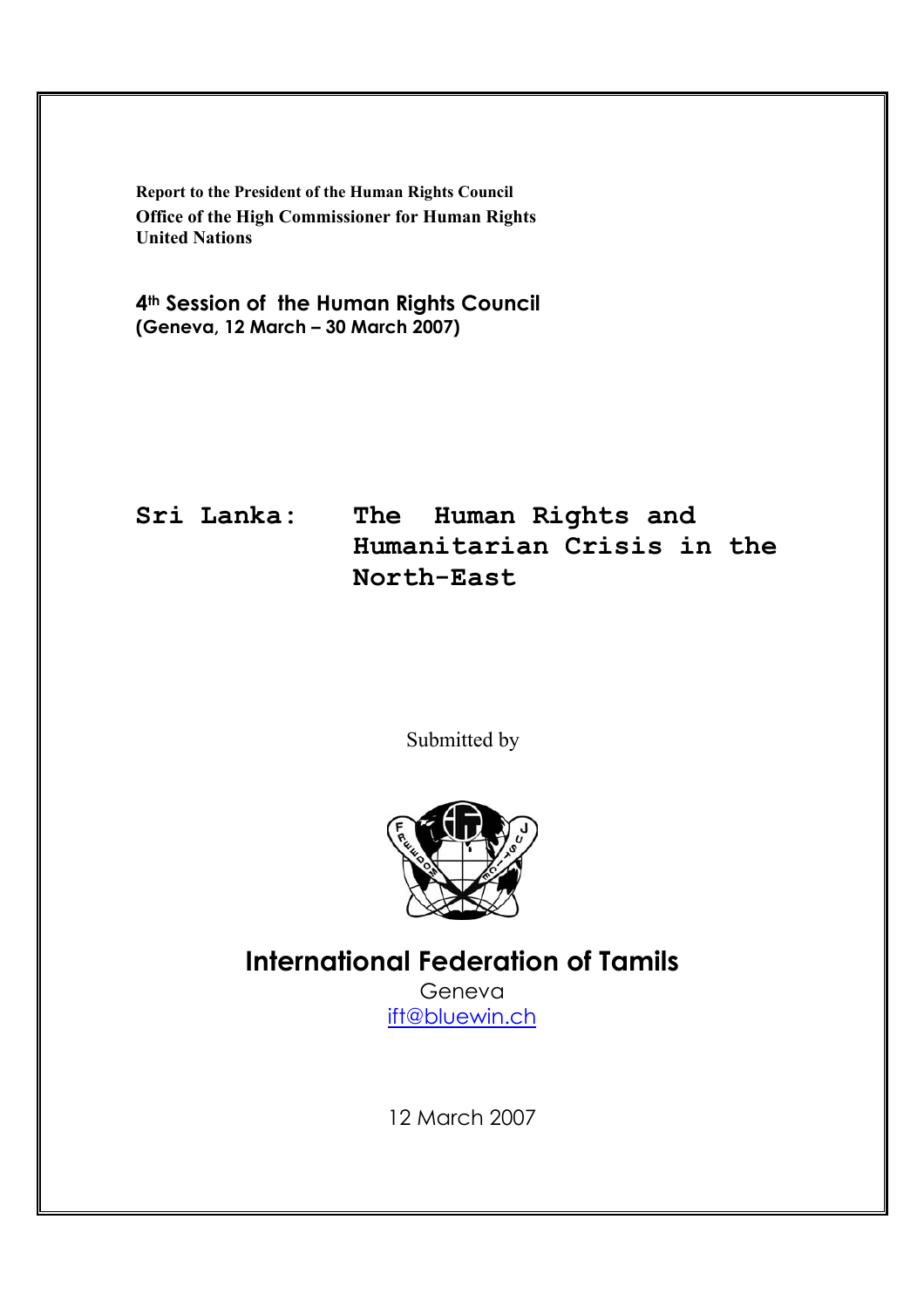# Sri Lanka: The Human Rights and Humanitarian Crisis in the North - East

# Contents of the Report

| * Conflict back ground |  |
|------------------------|--|

- \* The General Situation in SLAF Occupied territory
- \* The General Situation in the LTTE Administrated 'De facto Tamileelam State'

B. Human Rights and IHL situation in the North-East……………………………………. page 8

- \* Extrajudicial killings: "Alarm Is Sounding For Sri Lanka"
- \* Enforced or Involuntary Disappearances: "White vans without number plates"
- \* Gross breaches of International Humanitarian Law
- \* Media under threat
- \* Impunity and SL's promise for investigations
- C. Recommendations ……………………………………………………...…………….. page 18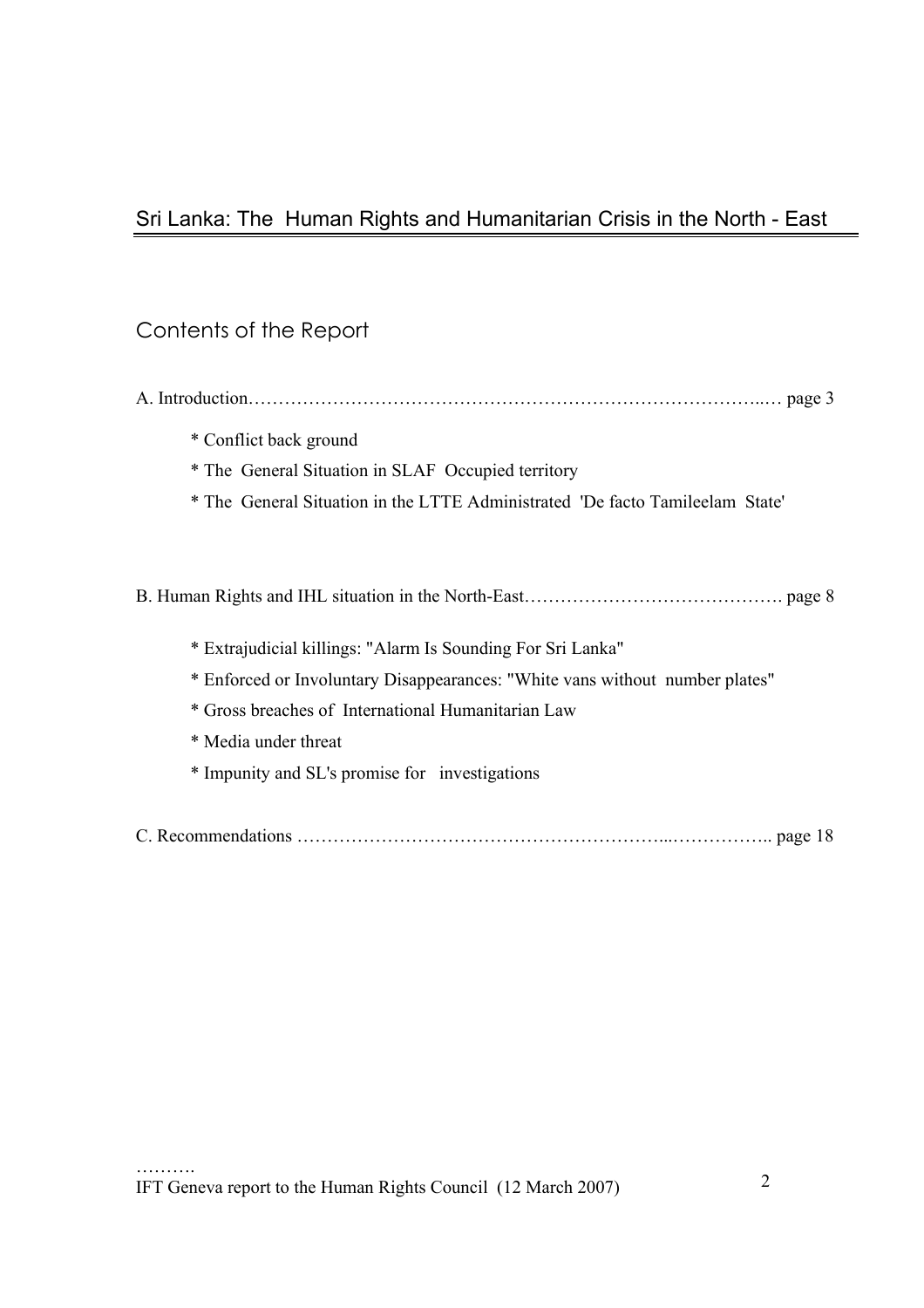### **A. Introduction**

- 1. In recent statements of the UN High Commissioner for Human Rights (HCHR), the UN Special Rapporteurs and major international human rights NGOs including Amnesty International, Human Rights Watch, ICJ, Humanitarian Law project and others have identified Sri Lankan as a 'hotspot' in the map of the international human rights and humanitarian crisis.
- 2. In the North-East of Sri Lanka, nearly 1500 Tamil civilians were killed within the past 15 months, including two Tamil parliamentarians, with state complicity; Over 900 disappearances were reported including a vice chancellor of a Tamil University and a Christian priest. The military and para-military violence and retaliatory violence produced tensions between the parties and among the population.
- 3. At the 2nd session of the Human Rights Council (HRCouncil) in Aug.2006, the HCHR and others raised the alarm at the increased level of serious violations. Many western countries compare the situation to 'Darfur'. The EU proposed a motion on Sri Lanka. But reasons beyond concerns for human rights and humanitarian crisis, prevented the 2nd session of the HRC from acting on this alarming situation. Again, the 3rd session of the HRC postponed the EU motion to the subsequent session. The UN and member states supported the SL's yet another promise of investigations with international observers. Further, the International Community (IC) expressed the wish that the international concerns would reduce the level of violations in the Island.
- 4. Contrary to this expectation, the human rights situation and the breaches of the International Humanitarian Laws (IHL) are mounting without any serious attempts by the SL state to prevent them. The extra-judicial killings, arbitrary arrests and detentions, involuntary disappearances and other forms of violations including threats to the media are now rampant. The ex-foreign minister of the current government has described this situation as 'one disappearance in every 5 hours'.
- 5. This report briefly examines the situation and submits recommendations.

#### **Conflict background**

6. The conflict in SL is nearly 50 years long, including 30 years of armed conflict. The Tamil people claimed themselves as a nation of people who lost their sovereignty under the European colonial rule. The British Colonial rulers unified the two major people of the island under a single unitary rule in 1883. In 1948 the British left the Island without addressing the concerns of the people except for a constitutional guaranty which was removed later by the Sinhala state. The Sinhala nation, due to its numerical majority, took control of the state power. The 'disenfranchisement' of a million of up-country Tamils in 1949 and the 'Sinhala only act' in 1956 and other forms of structural discrimination and oppression have created a Sinhala-Tamil national conflict in the Island.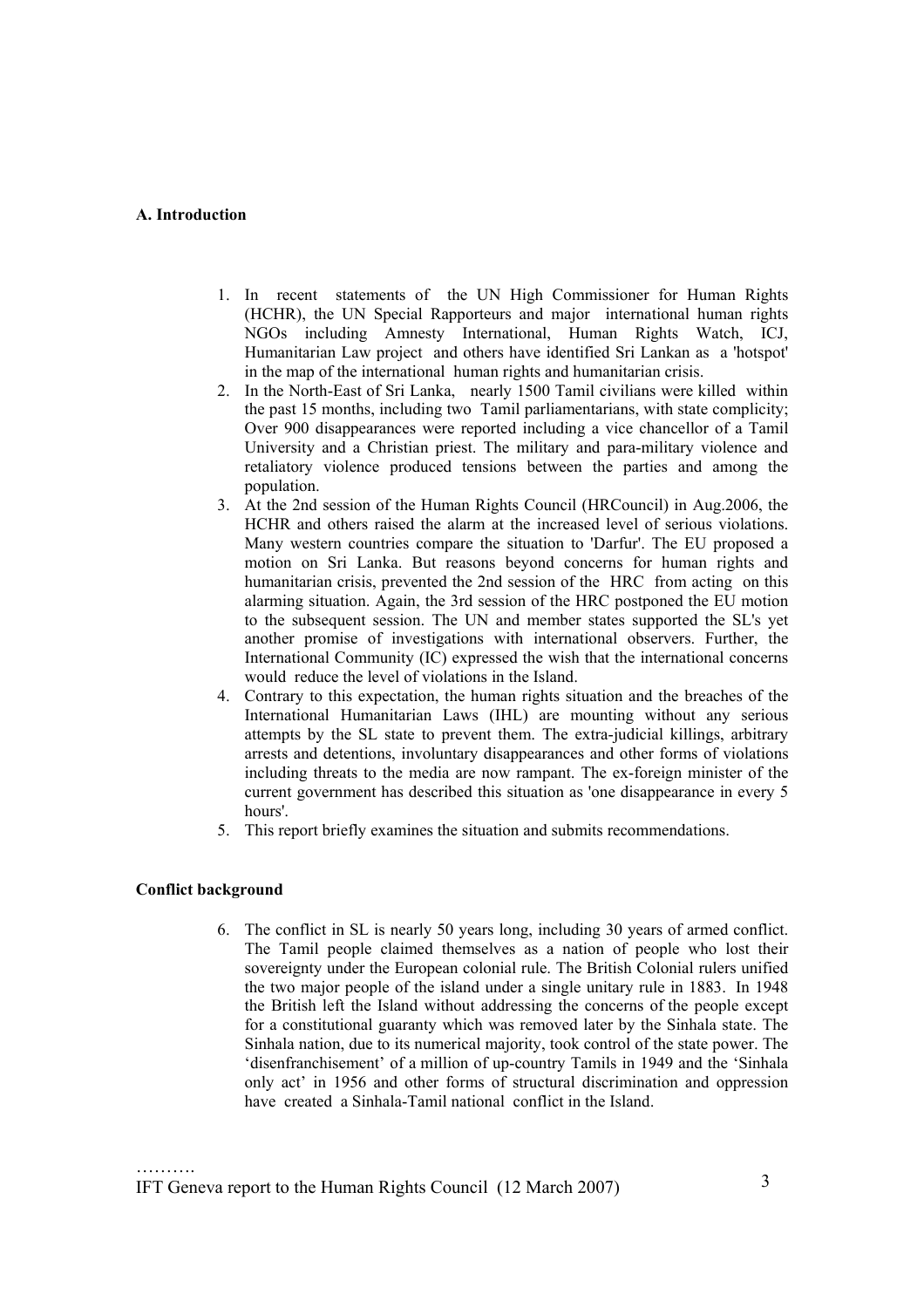- 7. The Tamil leadership resisted these structural oppression in non-violent modes of protest . After a period of resistance, the Sinhala goverment signed two pacts with the Tamil leadership (in 1956 and 1967) to provide political space for Tamil people in state power. But these pacts were unilaterally abrogated by the same governments under the pretext of Sinhala political opposition.
- 8. Since then, Tamil people were subjected to various forms of violent oppression including frequent riots. In 1958, 1977 and 1983 large levels of violence were recorded against Tamil people. In 1979 the Prevention of Terrorism Act (PTA) was introduced. Further, the Emergency Regulations and special provisions have given powers to the armed forces to suppress Tamil agitation. In 1983, the  $6<sup>th</sup>$ amendment of the SL constitution stripped the Tamil people of their democratic right to seek a solution to there political aspirations based on self-determination.
- 9. In 1977, the united Tamil leadership decided to explore the option of freedom from the Sinhala State. This declaration was overwhelmingly voted by the Tamil people in the 1977 general election.
- 10. The North-East of the island is the Tamil homeland with historical existence. The Indo-Lanka pact signed in 1987 recognized this 'fact on the ground', irrespective of the planned colonization of Sinhala settlements in the Tamil homeland and forcible removal of Tamil people from the eastern part of the Island.
- 11. In the mid-70s, the Tamil armed resistance movement, Liberation Tigers of Tamil Eelam (LTTE), was formed with the objective of a solution based on self-determination. In the 80s, the LTTE grew into a national liberation movement. It participated in negotiations with the GoSL and regional/international players. In the 90s a de-facto state started to evolve in the LTTE-controlled areas. In 2002, the GoSL and LTTE signed a Cease-Fire Agreement.

## **The Pre-CFA Human Cost of the War**

12. In this six decade-long national oppression and conflict, 65000 deaths have been reported. The economic cost and other lost opportunities have been estimated by different agencies. A recent study (released in 2005) by the North-East Secretariat On Human Rights (NESOHR) records 35323 civilian deaths in the North-East alone between 1974 and 2004. This report does not include the Tamils killed in other parts of the island or the victims who did not have relatives to report the death. In this survey, nearly half of the victims were shot dead. Another 25 percent were killed by indiscriminate shelling. Nearly 3500 civilians were killed in the SLAF's direct air attacks on the civilian population.

#### **Cease-Fire Agreement (CFA)**

13. The prelude to the cease-fire and peace talks facilitated by Norway commenced in the late 1990s. In the Year 2000, the LTTE leader received the Norway representatives in Vanni and unilaterally declared a cease-fire, thus creating an atmosphere conducive to peace talks. Sri Lanka refused to accept this cease-fire. In 2001, after some military disasters at the Northern war front and Katunayake Air Force base, the GoSL agreed for a cease-fire. In February 2002, both parties signed a Cease-Fire Agreement.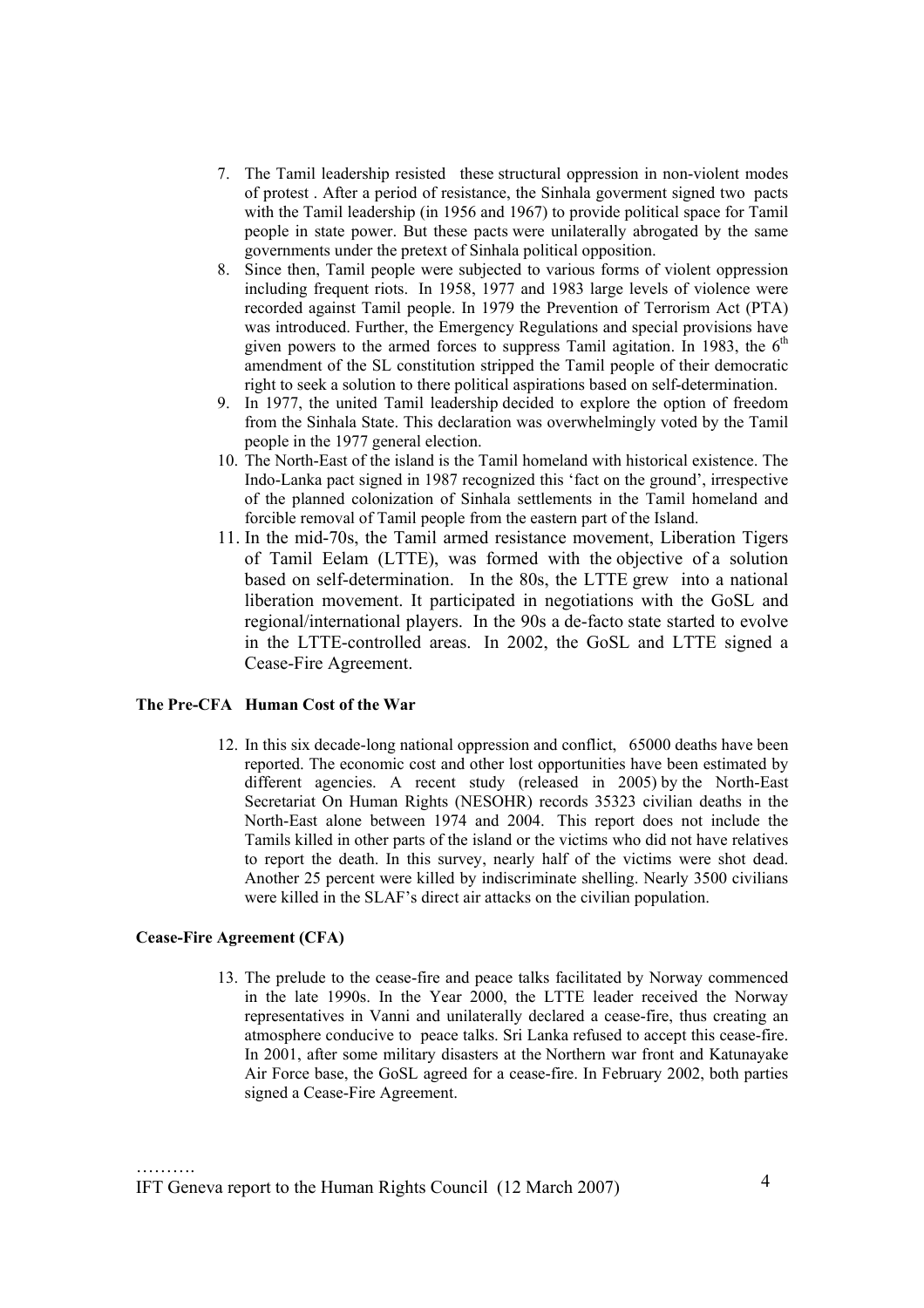- 14. The parties engaged in direct peace talks in different world capitals. But the disagreement and different agendas of the Sri Lankan State, International Community and LTTE, led to a collapse of these talks.
- 15. In 2005, a 'hardliner' president Mahinda Rajapaksa won the election on a Sinhala nationalist agenda and this has contributed to the serious collapse of the CFA.
- 16. In April 2006, the SL air force grossly breached the CFA and started to attack LTTE-controlled areas by air. In July 2006, the SL armed forces started the first military offensive action against LTTE forces in Mavilaru under the pretext of water supply, which was later declared by the former Head of the SLMM as 'not the true reason'.

## **The General Situation in SLAF Occupied territory**

- 17. Parts of the districts of Jaffna, Mannar, Vavauniya. Trincomalee, Batticalao and Amparai. are SL military-occupied parts of the Tamil homeland. The SLAF captured new territories in Trincomalee -east and Batticalaoa /Vaharai.
- 18. It has been estimated that over 100 000 Sri Lankan armed forces are occupying these regions. The Police and para-military forces are part of this military occupation. The Tamil para-military arm of the SLAF is very active in these occupied territories: the Karuna group in the east, PLOTE in Vavuniya and EPDP in Jaffna.
- 19. The Emergency Regulations, with the recently added provisions of the PTA have been extensively used in these territories. The courts and police system have been weakened owing to control by the SLAF. This has led to a serious human rights crisis in these occupied areas.
- 20. About 600 000 people who are living in Jaffna district have been denied the freedom of movement owing to the closure of the A-9 land route by the SLAF. The Tamil parliamentarians accused the state of using the people as human shields. This closure is a gross violation of the CFA and other international treaties to which SL is a signatory.
- 21. The Sri Lankan Defense Ministry and Military heads of the SLAF have promised to continue their offensive actions in North East of the Island, irrespective of the concerns of CFA and IDP crisis.

## **The General Situation in the LTTE Administrated 'De facto Tamileelam State'**

- 22. The CFA recognizes (under the section "Separation of Forces") the LTTEcontrolled territory, with line of control. This territory includes Mullitivu and Killinochi districts, part of the Jaffna peninsula, Mannar, Vanni (in the North); and Trincomalee, Batticaloa and Amparai (in the East).
- 23. In this territory, a separate civil administrative structure has been put in place under the political direction of the LTTE leadership. Kristian Stokke, a Norwegian scholar, examines this situation and remarks that "Sri Lanka's third Eelam War created a political-territorial division of the island with a resultant dual state structure in the North-East. In the context of the 2002 Ceasefire Agreement and based on earlier institutional experiments, the LTTE is currently engaged in a comprehensive process of state building within the areas they control."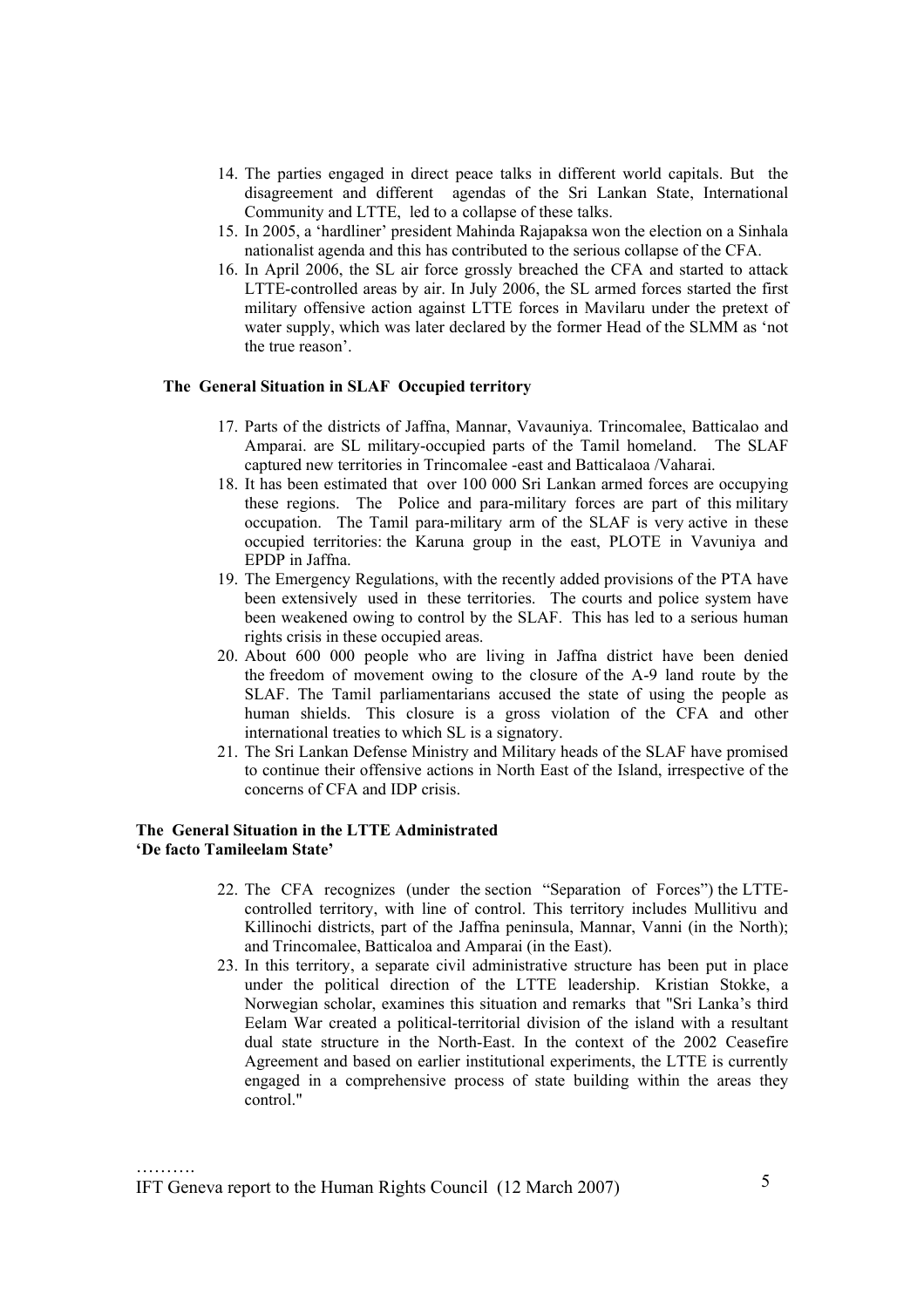24. A member of an Australian local parliament, Ms Virginia Judge, who visited this de facto entity stated, " I observed that in a remarkable three-year period the Tamils developed a virtual state within the north and north-east of Sri Lanka. I visited their judiciary and court, school of law, police station, police academy, medical and technical colleges and small industries, a community bank plus a children's home housing 278 children left orphaned by the war and the recent tsunami. The Tamil Rehabilitation Organization (TRO) runs a variety of development, relief and reconstruction projects as well as assisting several nongovernment organizations with their projects. All this is a tribute to the spirit and resilience of the Tamil people. " (interview dt.sept.2005)

### **Tamileelam Penal Code**

25. The head of the judicial department Mr.Pararajasingham offers the following explanation: "Distinguished Tamil jurists, legal experts and leading lawyers studied the British, Indian and Sri Lankan criminal justice systems before formulating the Tamil Eelam Penal Code. We have identified 439 types of crimes. Some crimes considered liable for punishment in the Sri Lankan Penal Cod are treated less harshly in our Code. We are in the process of reviewing provisions in the penal code that permit capital punishment in the light of the increasing international trend against it. However, until such time anyone sentenced to death can petition the Review Committee seeking pardon. "There are six district courts – in Kilinochchi (Jaffna and Kilinochchi Districts), Mallavi (for the Vavuniya District), Jeyapuram (Mannar District), Puthukkudiyiruppu (Mullaithivu District), Trincomalee and Batticaloa. Each court has a Family Counselling Unit. There are two high courts – one in Kilinochchi and the other is Mullaithivu. The Thamil Eelam courts have heard 24000 cases and delivered judgments on 20000 so far – that is since they were first established ten years ago. There is an appeal court in Kilinochchi and we have created a 'Special Bench' to hear cases rejected by the Appeal Court. We have also established a Review Committee on Appeal for Pardon to which those who have been sentenced to death can have recourse." He further explains: "We are endeavouring to introduce progressive laws relating to women. We brought an amendment to the penal code in connection with abortion. Earlier it was permissible on medical or other reasonable grounds only with the consent of both husband and wife. Under the said amendment a woman can take the decision on her own to abort her pregnancy within five months of conceiving on medical or other reasonable grounds". (Interview with Pararajasingham dt.30.10.2003).

### **Tamileelam Police Force**

……….

26. The Police force of TamilEelam is responsible for maintaining law and order in this area. The head of the TamilEelam police state, "Serious crime in areas under our control is low. We mainly deal with complaints of theft, domestic disputes including land, property matters. Enforcing strict traffic laws to contain traffic accidents and fatalities has become a recent priority. As a people's force we are also interested in social development of our community. Rights of Women and Children are of increasing concern to us and that is why we have opened a special division to address issues related to sexual harassment, domestic violence against children and other related matters. Our zero-tolerance policy on bribery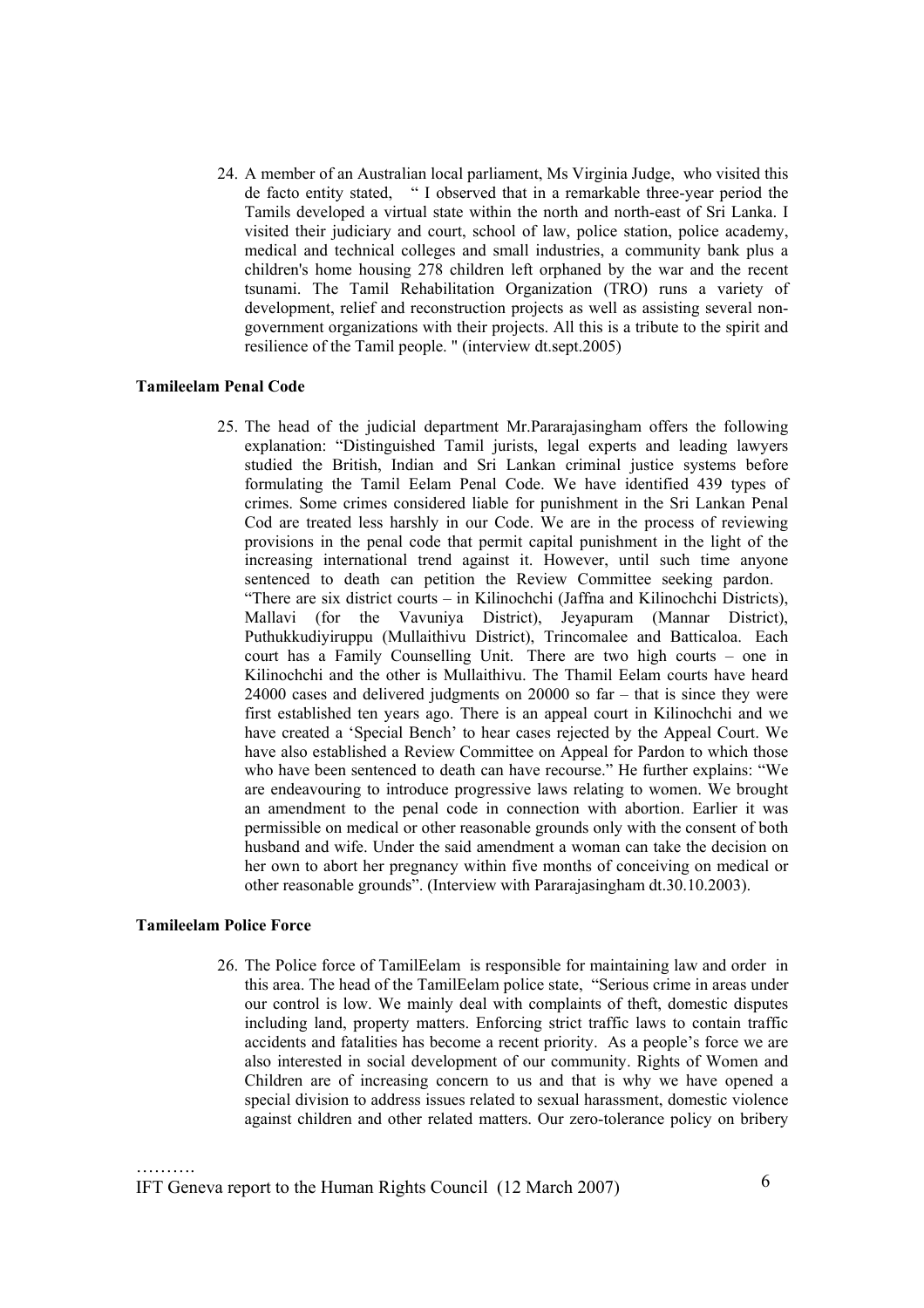and corruption has earned the trust and respect of our people, and this has helped in the efficient execution of our duties." (Interview with Nadesan, Head of the Police force)

27. The ICRC makes regular visits to the 3 prisons and 17 police stations in this de facto state. Local and international human rights advocates and officials engage with the local police and judicial and prison system, to improve the quality of the service.

…………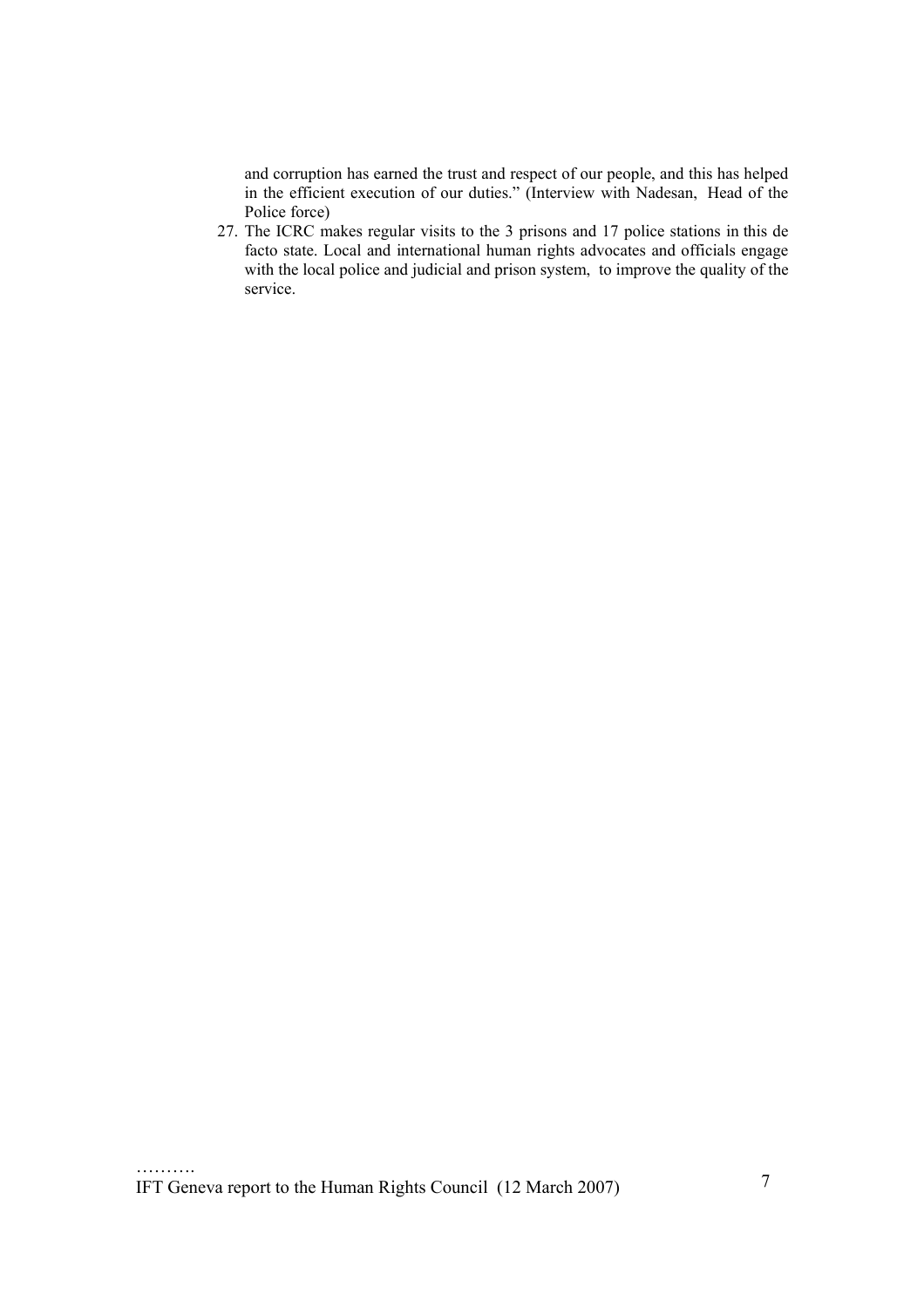# **B. Human Rights and IHL situation in the North-East**

## **Extra Judicial killings: "Alarm Is Sounding For Sri Lanka"**

- 1. Special Rapporteur on extrajudicial, summary or arbitrary executions Professor Philip Alston addressed the United Nations General Assembly (Third Committee, 20 October 2006) on the alarming situation in Sri Lanka. He states, **"Today the alarm is sounding for Sri Lanka. It is on the brink of a crisis of major proportions. Sadly, the world seems to think that the dramatic attacks of recent days and the spiralling number of extrajudicial executions are just one more episode in a long-running saga".**
- 2. In SLAF-occupied areas in North-East and Colombo have reported the increasing numbers of extra judicial killings. Since Nov.2005 when the new President took the command, till the end of Jan2006 (pre-talks on Geneva  $-1$ ) and from April 2006 to date, large numbers of civilian killings have been recorded by the local and international agencies and the media.
- 3. The civilian-based organisations in the North-East estimate that over 1500 civilians were killed within the last 15 months. These include two elected Tamil representatives, priests, several journalists and media staffs, academics, children and Women. The SLMM, European monitors to the CFA in Sri Lanka, confirmed this high numbers of civilian killings.
- 4. The judicial authorities in Vavuniya informed the head of the supreme court of SL that in January and February 2007, 75 extra-judicial killings were reported in Vavuniya district alone and 50 among them were civilians. In Manner civilian sources recorded 55 civilian deaths in the same period.
- 5. According to the Colombo-based Civil Monitoring Committee, over 24 Tamil civilians were abducted and killed by the SLAF-backed para-military forces in Colombo.
	- December  $2005$  February  $2006$  103 March - May 2006 207 June – July 2006  $134$ August 2006 363 September 2006 114 October 2006  $\vert$  65 November 2006 1 47 December 83 January 2007 86 February 2007 66 **TOTAL 1268**
- 6. The data released by the Peace Secretariat of the LTTE follows;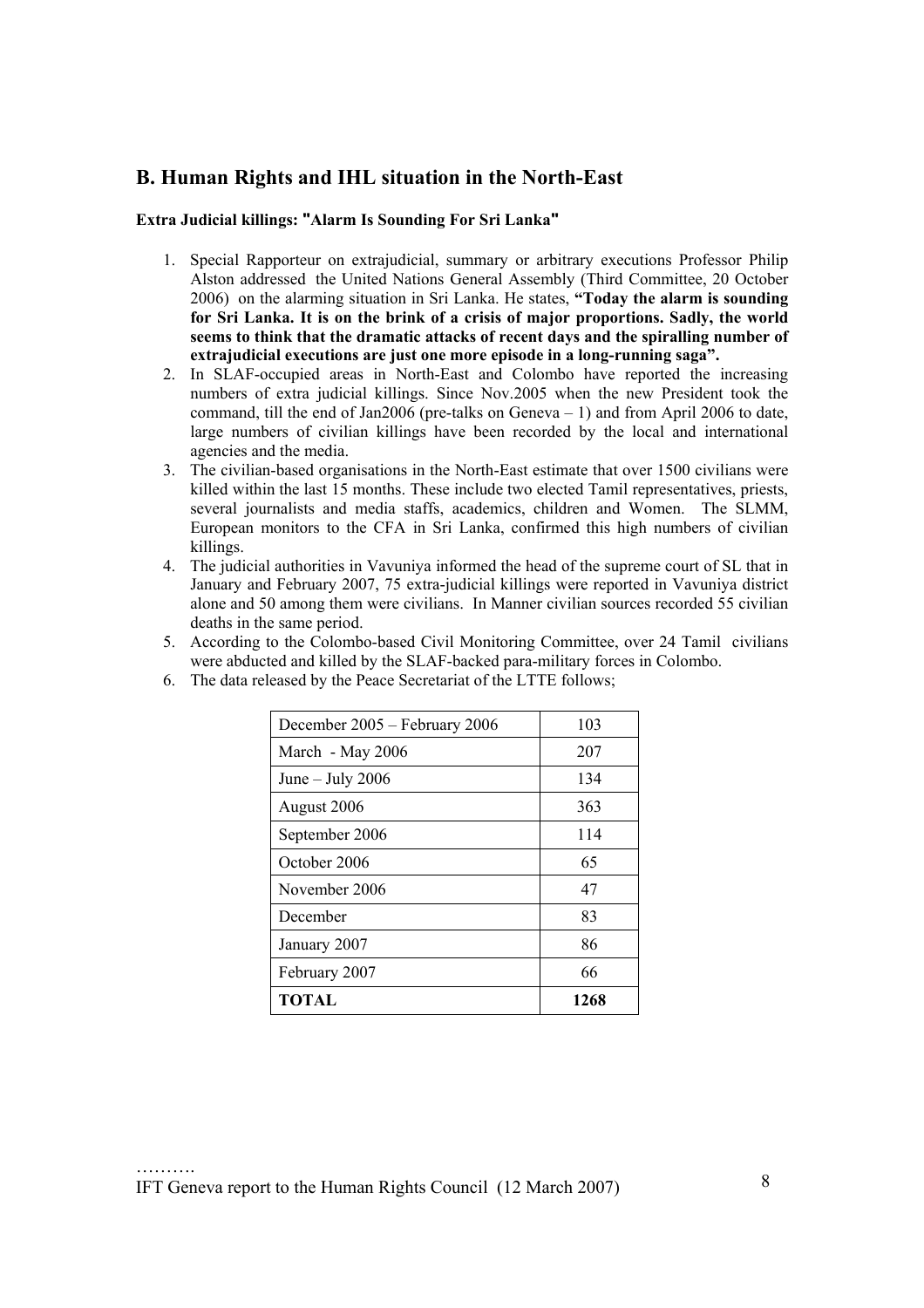7. The massacres in Mannar, Trincomalee, Jaffna, Amparai and Batticaloa districts and other places have terrorised the civilian populations. Apart from killings resulting from aerial bombing and shelling, the number of IHL-linked human rights violations have reached the attention of the local human rights groups, including below listed cases.

| 23.12.05 | 4 civilians (including a 4 year child) burnt to death, at the "Hundred<br>houses" housing scheme - Mannar                                                                                                                       | SL Navy                  |
|----------|---------------------------------------------------------------------------------------------------------------------------------------------------------------------------------------------------------------------------------|--------------------------|
| 24.12.05 | 5 local night workers shot and killed near Jaffna Fort military zone                                                                                                                                                            | <b>SL</b> Army           |
| 17.01.06 | 5 Tamil students killed in Trincomalee                                                                                                                                                                                          | <b>SL STF</b>            |
| 08.04.06 | 5 civilians shot dead at Puthur Military camp, Jaffna                                                                                                                                                                           | SL Army                  |
| 12.04.06 | 12 hack to death in Trincomalee                                                                                                                                                                                                 | Sinhala<br>settlers      |
| 07.05.06 | 8 temple workers sleeping overnight at the Kelathu Amman temple in<br>Chavakachcheri in Jaffna were shot and killed                                                                                                             | <b>SL</b> Army           |
| 04.05.06 | 7 civilians travelling in two three-wheelers were shot and killed at<br>Navindil                                                                                                                                                | SL Army<br>intelligence  |
| 13.05.06 | 13 civilians, two of them children, were killed                                                                                                                                                                                 | <b>SL Navy</b>           |
| 08.06.06 | Family of 4 hacked to death in Vankalai in Mannar                                                                                                                                                                               | SL Navy                  |
| 17.06.06 | 6 civilians shot and killed at Pesalai, Mannar                                                                                                                                                                                  | <b>SL Navy</b>           |
| 05.08.06 | 17 ACF French aid agency workers shot and killed in Trincomalee                                                                                                                                                                 | SL Navy                  |
| 25.08.06 | 5 mason workers shot and killed at Navatkerny, Batticaloa                                                                                                                                                                       | <b>SL</b> Task<br>Forces |
| 29.08.06 | 10 civilians killed at Puvarasankulam Vavuniya                                                                                                                                                                                  | SL Airforce              |
| 16.09.06 | 10 Muslim workers were killed at Potuvil                                                                                                                                                                                        | SL Airforce              |
| 29.08.06 | The SLAF produced 10 bodies and accused that victims were tried to<br>attack the puvarasankulam military base in Vavuniya. The local<br>member of parliament complained that they were missing civilians<br>from that district. | <b>SL</b> Army           |

…………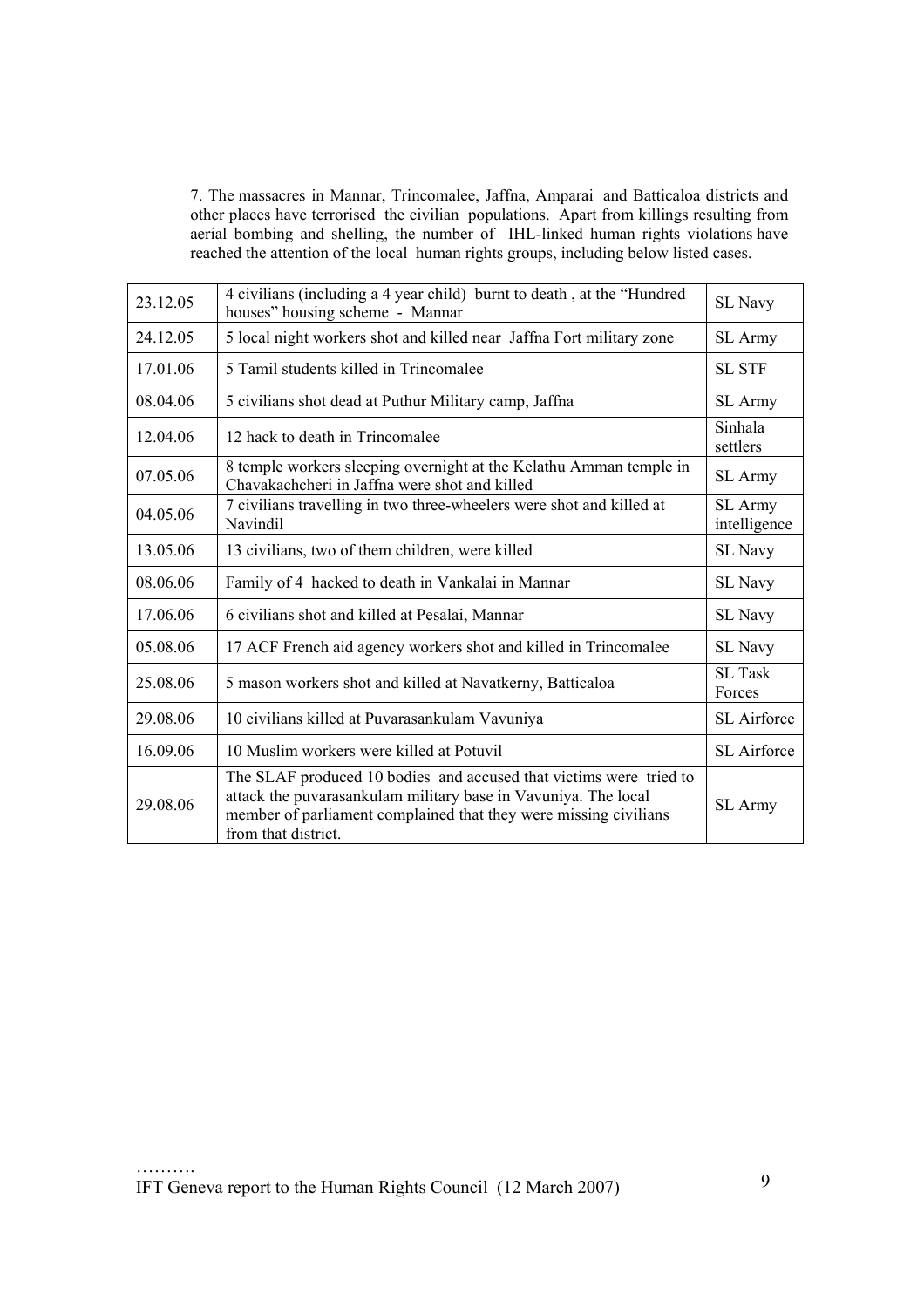8. Several Tamil Political and Civilian Leaders and journalist were killed in this period of the worst human rights crisis. Some of the cases are as follows;

| Mr. Joseph Pararajasingam | Member of Parliament                  | $25.12.2005$ at the X'mas midnight<br>mass, by the SL assisted military<br>personnel in Batticaloa. (The names of<br>the suspect was given to the President<br>by the TNA parliamentary group, but<br>no actions taken to date) |
|---------------------------|---------------------------------------|---------------------------------------------------------------------------------------------------------------------------------------------------------------------------------------------------------------------------------|
| Mr.Raviraj Nadaraja       | Member of Parliament                  | 10.11.2006 Mr. Raviraj was killed in<br>Colombo in broad day light, in a high<br>security zone.                                                                                                                                 |
| Mr. V. Vigneswaran        | Member of Parliament                  | $07.04.2006 - Mr. Vgneswaran, a$<br>Tamil leader and newly appointed<br>Member of Parliament was shot and<br>killed in a high Security zone in<br>Trincomalee.                                                                  |
| Mr. A Senthilnathan       | <b>TNA Political leader</b>           | 26.04.2006 - Mr. Senthilnathan, A<br>TNA political leader vavuniya was<br>killed.                                                                                                                                               |
| Mr.K. Sithravadivel       | President of the fisheries<br>society | 27.07.2006 Mr.K.Sithravadivel was<br>shot dead by the SLAF                                                                                                                                                                      |

## **Perpetrators of the crimes**

- 9. Most of the extra-judicial killings have been committed by the SLAF and its Para military groups like the EPDP (the leader of this group is a cabinet member of the current GoSL) and Karuna Group.
- 10. The Chief of the Sri Lankan Army (SLA) Lt. Gen.Fonska is one of the 'accused' in the killings in Jaffna in the mid-90s. With absolute impunity, he reached the top job in the SLA . It is widely believed that under his overall command, the SLA intelligence wing took the law into its hands.
- 11. The dangerous development in this period is the crimes committed by the Tamil paramilitary forces in the North-East and Colombo. The GoSL refused to acknowledge the existence of these forces in their occupied areas and denied the complicity of the SLAF with the para-military crimes. This poses a serious threat to the security of the people. One MP was shot and killed inside a Church (by the Karuna Group); another was killed in Colombo (by the EPDP); one senior leader was killed in the high security zone (by the karuna group). None of the cases has been investigated and no arrest reported by the SL state agencies.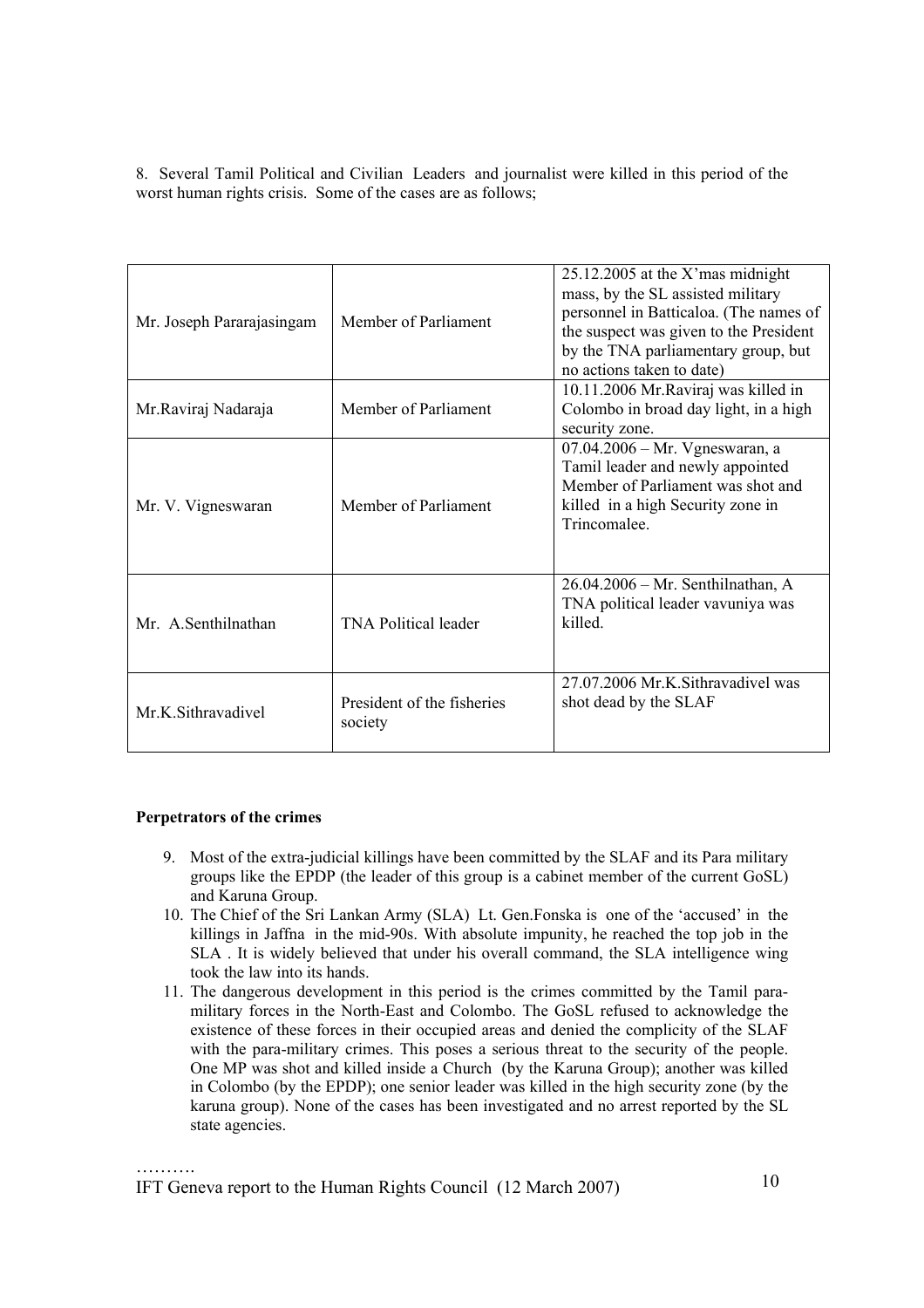- 12. According to a Tamil human rights project done by a US-based researcher, 1198 cases of extra-judicial killings were committed since 19 Nov.2005 till 01 of Dec.2006. 703 crimes were committed by the SLAF, 366 by the para-military groups like Karuna group and EPDP. 23 crimes were against the forces associated with LTTE and the perpetrators of 105 killings were not identified.
- 13. The LTTE was accused of some retaliatory killings of associates and 'informants' of the para-military forces in the SLAF occupied areas.

#### **Enforced or Involuntary Disappearances: "White vans without number plates"**

- 14. Sri Lanka is 'notorious' for its records on disappearances since the late 80s. The UN system ranked Sri Lanka after Iraq under Saddam Hussein, in the world list of 'disappeared'.
- 15. According to the **Report of the Working Group on Enforced or Involuntary Disappearances (**A/HRC/4/41) "In the past and during the year under review, the Working Group has transmitted 12,319 cases to the Government; of those, 40 cases have been clarified on the basis of information provided by the source, 6,530 cases have been clarified on the basis of information provided by the Government and 5,749 cases remain outstanding".
- 16. According to the Jan.2007 report of the Working Group on Enforced or Involuntary Disappearances, 'it is gravely concerned at the increase in reported cases of recent enforced disappearances occurring primarily in the north-east of the country in the context of renewed fighting in the region'.
- 17. The Colombo-based Tamil daily Thinakural(13.01.07) published a report obtained from the Sri Lanka national human rights commission (NHRC) sources, that 978 cases of disappearances were reported in the island in the year of 2006, 850 cases being from North East of the Island. In most cases, the victims were kidnapped by un-identified armed persons in SLAF-controlled areas.
- 18. The AFP report of 03.02.07 reads: 'Some 75 ethnic Tamils are believed to have been abducted by unknown gunmen from militia groups since January 1, 2007, a Sri Lankan Human Right Commission officer said'.
- 19. In Jaffna district, the regional branch of the SL national human rights commission released the statistics of 584 disappearances in the year 2006 in the district. The commission could not solve 416 cases. In 128 cases of disappearances, the office has complained of the direct participation of the SLAF.
- 20. In the  $12<sup>th</sup>$  Jan.2007 edition, a local Tamil daily in Jaffna, reported that '17 are disappeared within 9 days' in Jaffna. Among them 5 were taken from their homes; one student disappeared on his way back home from private tuition. On  $29<sup>th</sup>$  of Dec.06, another local daily published a report of 10 youths disappeared within 6 days.
- 21. On 20 aug.2006, Rev. Fr.Thiruchchelvan Nihal Jim Brown was disappeared at a check point of the Sri Lankan Navy. The Jaffna Bishop and International Christian organisations and human rights organisations pleaded to the SLAF to find out the victim and release them. To date, the SLAF has not produced any reasonable explanation on this disappearance. (ref. with AI index: ASA 37/023/2006).
- 22. In Dec.2006, the Civil Monitoring Committee (CMC), released a report of 47 cases of disappearances in Colombo within 10 months, the capital of Sri Lanka. In these cases, 12 victims returned home and the rest are still missing.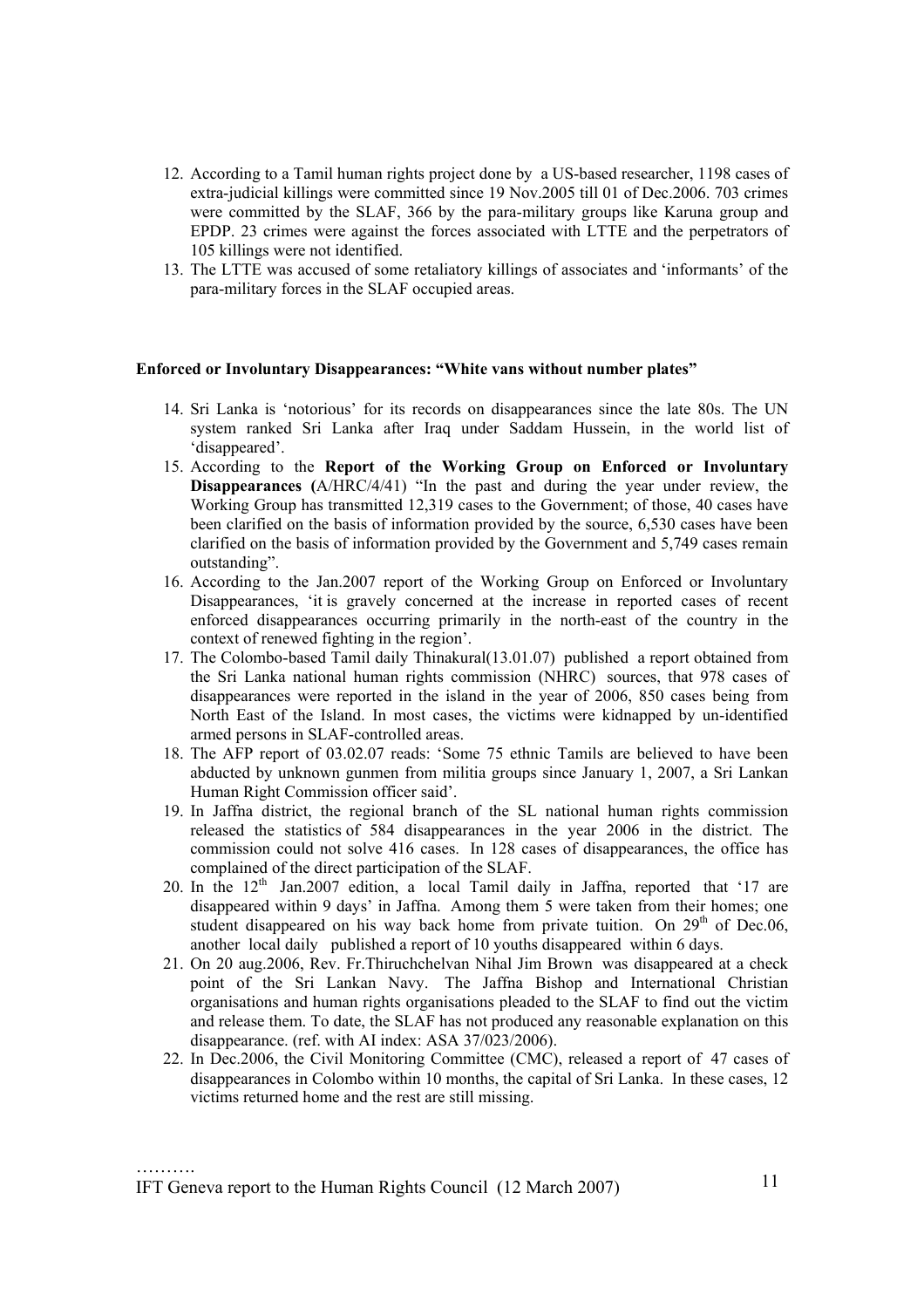- 23. The Vice-Chancellor of the Eastern university, Professor S.Raveendranath was abducted by the suspected Karuna group in broad day light in Colombo on 15 Dec.2006. The family of the victim and International agencies including AI pleaded for his release. The Family approached the diplomatic community in Colombo to put pressure on the state to release the professor. (AI index: ASA 37/035/2006)
- 24. According to the records of the LTTE peace secretariat, 545 cases of disappearances are reported in this CFA period and most of them are after Nov.2005.
- 25. 38 US law makers, led by New Jersey Democratic Representative Rush Holt, recently wrote to the US President that, " we are troubled by the large increase in kidnappings across Sri Lanka, most of which remain unsolved".
- 26. According to the New York times report (Nov.06) "The International Committee of the Red Cross says it received more than 350 reports of disappeared persons through late October. The National Human Rights Commission lodged 419 such complaints between last December and September. A private human rights advocacy group called Home for Human Rights, has documented 203 cases of missing persons in the first nine months of this year, using newspaper clippings and other reports. It lists 965 more extrajudicial killings, some of whose victims might also have been abducted. The victims come from all walks of life: a radio reporter, a university dean, a fish trader. For the most part, they are Tamil, the country's main ethnic minority. Many of the abductions have been carried out in government-controlled territory — sometimes in the heart of this highly fortified capital, at other times in the north and east, close to military installations. Some of those kidnapped have won release only after their families appealed to the highest echelons of the state. A white van appears repeatedly in their recollections: it is the iconic symbol of the late 1980's, when white vans were used in a wave of abductions as the government fought a violent leftist insurrection."
- 27. The Asian Human Rights Commission in its statement dated13 Sept. 06 'Sri Lanka White vans without number plates: the Symbol of disappearances reappears' alleged state complicity in these crimes. Further, it stated that 'in Sri Lanka, causing of forced disappearances has been treated by the state as a legitimate means……'

#### **Perpetrators of these crimes**

- 28. A large number of disappearances have been reported in SLAF-controlled Jaffna, Batticaloa, Amparai districts and Colombo. In SLAF-occupied Tamil homeland, SLAF officials and para-military groups directly involved in these disappearances; and in Colombo, Para military groups and intelligence divisions of the state has been accused of these crimes. According to a Tamil project carried out by a US-based researcher, paramilitary groups like the EPDP and Karuna group are responsible for over half of the reported cases. Forty percent of the victims have been disappeared in the hands of the SLAF. 32 cases are committed by unidentified forces and in 11 cases, Sinhala home guards are implicated.
- 29. LTTE-related forces are accused of some disappearances of para-military operatives. But the LTTE has refused to take responsibility for these issues as these are in SLAF occupied areas and LTTE is not operating in such areas. The LTTE argues that the responsibility rests solely on the SLAF and para-military.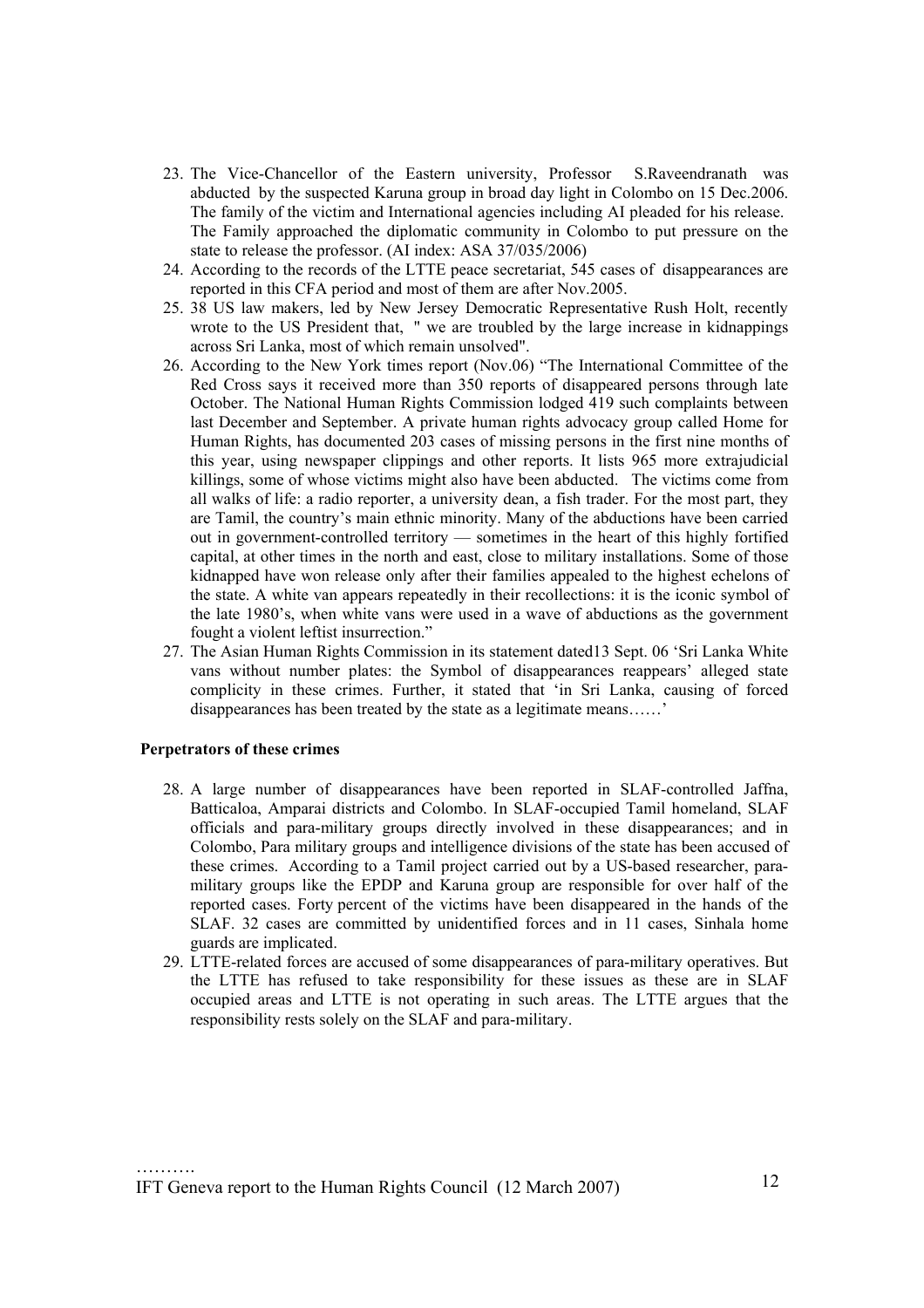## **Gross breaches of International Humanitarian Law**

- 30. The war in the CFA period is a strange phenomenon in the areas of international conflict resolution process and international humanitarian laws. While neither party has officially withdrawn from the CFA, intense battles are being fought in the North-East of the island.
- 31. Apart from the above stated human rights violations related with the humanitarian law, the aerial bombings and motor/artillery shelling on Tamil villages and towns have created huge human costs. Attacks on IDPs are another form of breach of IHL. Since April 2006, the SLAF started offensive operations against Tamil areas under the control of the LTTE using heavy artillery and motor fire, aerial attacks in Trincomalee, Batticaloa, and Vanni.

| 25.04.06 | Aerial and motor attacks                | Sampoor, Trincomalee                                    | 18 civilians including 4<br>year child, were killed           |
|----------|-----------------------------------------|---------------------------------------------------------|---------------------------------------------------------------|
| 08.04.06 | SLAF penetration team<br>claymore       | Akkaarayan, Vanni                                       | Mobile hospital service<br>was attacked. Civilians<br>injured |
| 02.08.06 | SLAF shelling                           | St. Anthony's Church,<br>Mutur                          | civilian deaths reported                                      |
| 03.08.06 | <b>SLAF Motor/Artillery</b><br>Shelling | IDPs centre at the Arabic<br>College, Trincomalee       | 10 civilians killed                                           |
| 03.08.06 | <b>SLAF Motor/Artillery</b><br>shelling | Al Nuriah Muslim Collage<br>Thoppur Trincomalee         | 12 civilians killed                                           |
| 06.08.06 | <b>SLAF Motor/Artillery</b>             | Civilian villages at Nallur<br>and Upooral / Mutur East | 15 civilians killed                                           |
| 10.08.06 | Aerial attack                           | Kaithiraveli/Trincomalee<br>village                     | 50 civilians killed.                                          |
| 14.08.06 | Aerial attack                           | Sencholai children<br>complex at Mullitivu              | 51 School girls killed                                        |
| 13.08.06 | Aerial attacks                          | St.Philp Neri Church in<br>Allipity/Jaffna              | 37 civilians killed                                           |
| 28.08.06 | Aerial attack                           | Paddalipuram/Trincomalee                                | 20 civilians killed                                           |
| 08.08.06 | <b>LRRP</b> claymore Attack             | Medical service vehicle                                 | 68 years old Doctor and 4<br>medical personnels killed        |
| 10.08.06 | <b>SLAF</b> Shelling                    | Mavilaru                                                | 15 civilians killed                                           |
| 12.08.06 | <b>SLAF</b> Shelling                    | Mavilaru                                                | 11 civilians killed                                           |
| 25.08.06 | <b>SLAF</b> Shelling                    | Mavilaru                                                | 13 civilians killed                                           |
| 29.08.06 | <b>SLAF</b> Shelling                    | Sampoor                                                 | 14 civilians killed                                           |
| 05.09.06 | Aerial attacks                          | Sampoor                                                 | 16 civilians killed                                           |
| 06.09.06 | <b>SLAF</b> Shelling                    | Sampoor                                                 | 14 civilians killed                                           |
| 06.09.06 | <b>SLAF Shelling</b>                    | Pannichchankern                                         | 2 civilians killed                                            |
| 18.10.06 | Aerial attacks                          | Karadiyanaru Batticalaoa                                | 10 year old and 2 civilians<br>killed                         |

…………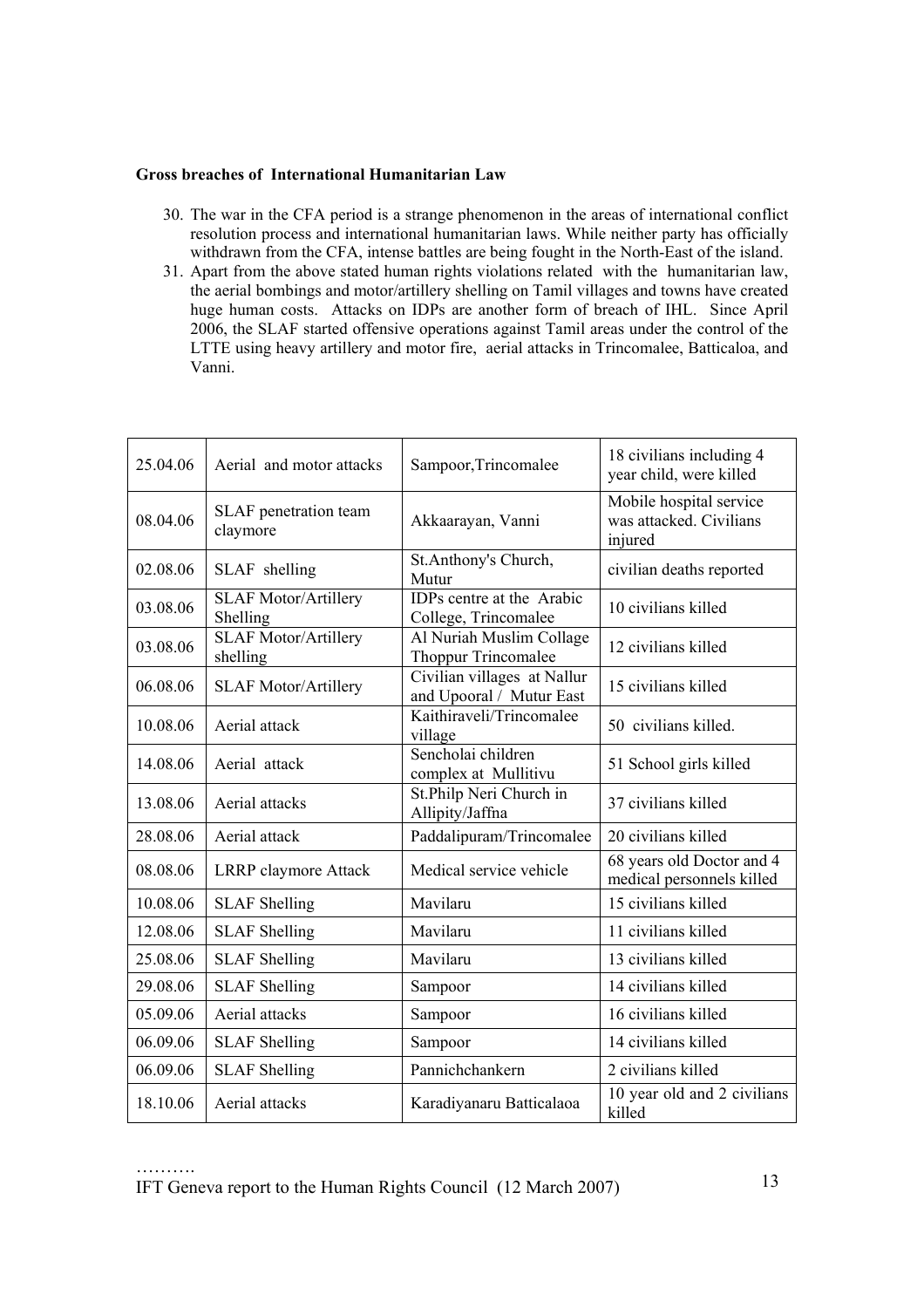| 16.10.06 | Aerial attacks                     | Puthukkudiyiruppu in<br>Mullaithivu                           | 12 months old baby killed<br>16 others injured                              |
|----------|------------------------------------|---------------------------------------------------------------|-----------------------------------------------------------------------------|
| 08.11.06 | Artillery & Multi Barrel<br>firing | Refugee camp in<br>Kathiraveli                                | civilians were killed<br>47<br>and a further 125 civilians<br>were injured. |
| 09.12.06 | Artillery shells fire              | IDP camp, school area at<br>Vaharai                           | 4 civilians killed and<br>injuring more than 10                             |
| 10.12.06 | Artillery shells fire              | Refugee camp at<br>Kandalady Arunthathy<br>school in Vaharai. | 4 months old baby and<br>8 children, 19 civilians<br>killed                 |
| 02.11.0  | Aerial attacks                     | Hospital, Kilinochchi                                         | 5 family members died in<br>the nearby settlement.                          |

- 32. These indiscriminate attacks on Tamil villages and towns and other human rights violations in the context of the war are clear violations of the humanitarian law, which under article 147 of Geneva Convention 4 of 1949 are identified as grave breaches. Wilful killing of the civilian populations, torture, attacks on protected facilities and personnel and wanton destruction of property with no defence of military necessity are a few of these grave breaches.
- 33. The SLAF closed the A-9 high way linking Jaffna with the other part of the Tamil homeland is a serious threat to the population. The SLAF is keeping this population as human shields to protect itself and its supply lines. Some human rights organisations describe this situation as 'open prisons where about 600 000 people are detained.

## **Media under threat**

- 34. According to the annual report (Year 2006) of the Reporters sans Frontiers (RSF), 'three journalists and four media assistants were killed in 2006. No suspects have so far been arrested. In January, Subramaniyam Sugirdharajan, correspondent for the Tamil daily *Sudar Oli* in Trincomalee, eastern Sri Lanka, was murdered the day after writing an article about excesses committed by pro-government par-military groups in his region. In July, the independent Sinhala journalist Sampath Lakmal was found dead in Colombo. The following month, Sinnathamby Sivamaharajah, politician and editor of a Tamil nationalist newspaper was shot dead at his home in Jaffna…"
- 35. Media organisations, particularly the Tamil media, are severely threatened by the SLAF and its para-military groups. The distribution of Colombo-based Tamil dailies in Eastern Sri Lanka was banned by the para-military groups operating there. The RSF (Year report 2006) briefed that " the *Uthayan*, a daily published in Jaffna, had three employees killed in 2006. Its offices came under murderous attack on 2nd May, eve of World Press Freedom Day, celebrated by UNESCO in Colombo on 3 May. Armed men believed to be pro-government militia sprayed its offices with machine-gun fire, killing two staff members on the day after the paper carried a cartoon of Douglas Devananda, leader of the Eelam People's Democratic Party (EPDP) who is a member of the ruling coalition. A few weeks later, a newspaper vendor selling the daily was killed by soldiers in the streets of Jaffna. In August, armed men threatened fresh reprisals if the paper published any statement from striking students, and then set fire to its presses. At the end of the year, soldiers blocked its news print supply. Tamil media suffered serious interference with distribution also in the east of the country. Distributors were forced on several occasions to stop selling some papers in the face of death threats from pro-government militia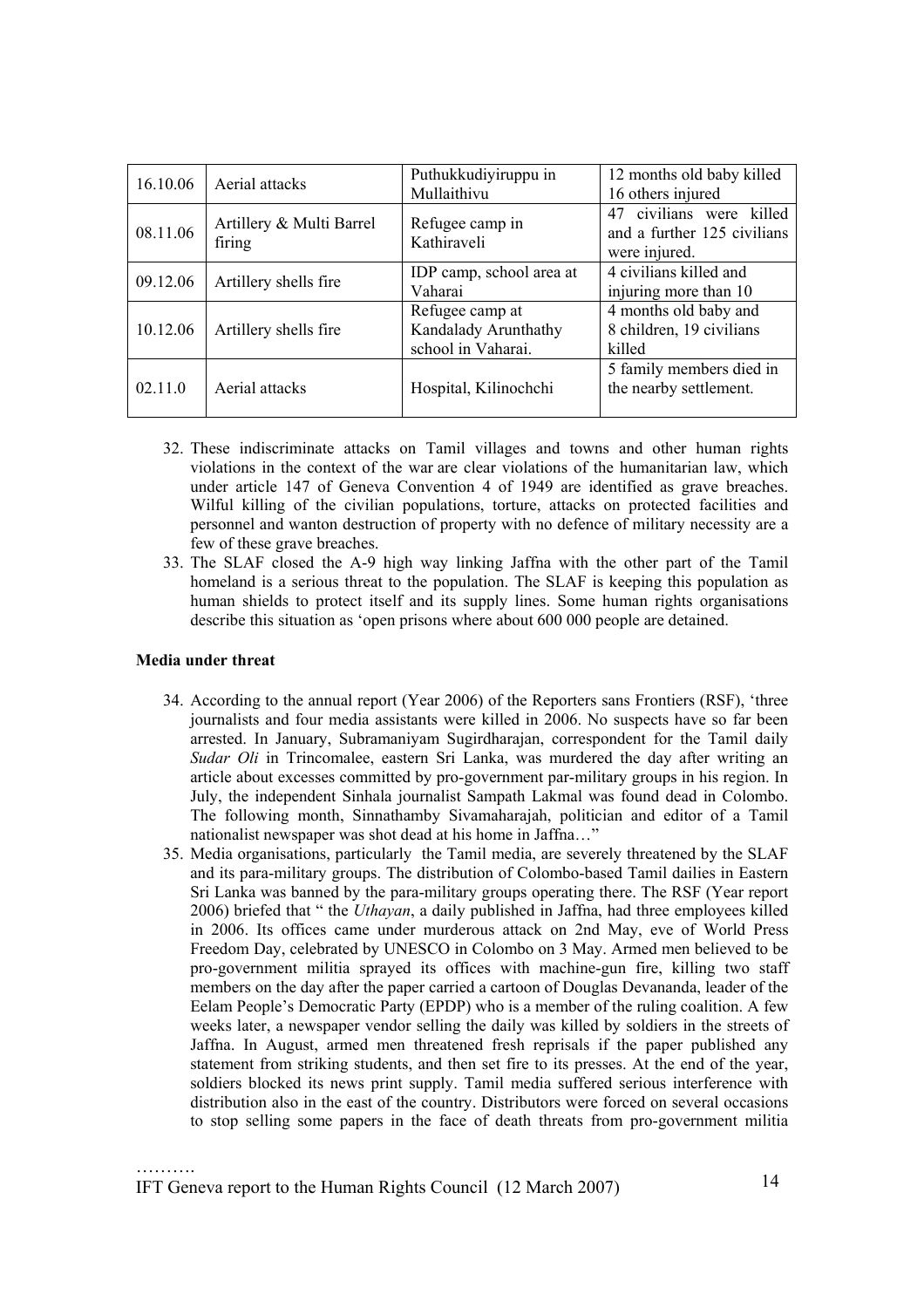headed by Karuna. These were *Virakesari*, *Thinakural* and *Sudar Oli*. The state-run Tamil newspaper *Thinakaran* was not interfered with, however. "

- 36. The Jaffna Tamil dailies have been disabled from continuing their editions as the GoSL and SLAF systematically blocked the supply of printing paper to Jaffna. According to the IPS reporting dated Feb.19, 2007, Sunanda Deshapriya, convenor of the Free Media Movement (FMM), Sri Lanka's premier media watchdog, says that a few weeks ago a consignment of newsprint was offloaded by the SLAF from a government ship just before it set off from the eastern port town of Trincomalee with supplies for Jaffna.
- 37. On the question of state complicity and impunity, the RSF stated "there is total impunity for these killers in Sri Lanka. Investigations into murders of journalists, including that of Dharmeratnam Sivaram, editor of the news website *Tamilnet* and editorialist on the *Daily Mirror*, killed in 2005, have been blocked by the authorities. The suspects - militants in pro-government Tamil militia - have never been troubled by the police, even though some of them were clearly identified by the investigators. For fear of being next on the list of journalists killed, many have stopped working as journalists or have fled the country. In December, photographer Auruddha Lokuhapuarachchi of *Reuters* news agency sought refuge in India after being threatened for his coverage of the plight of Tamil residents in the east and north of the country. A few days earlier, Sinhala journalist Rohitha Bashana Abeywardena, fled to Europe to escape threats.
- 38. International federation of Journalist accused 'the Sri Lankan government has been worryingly inactive in finding the perpetrators of these crimes against press freedom'.
- 39. In feb.2007, The IFJ, FMM, and four other journalists' organisations, including the Sri Lanka Working Journalists Association, the Federation of Media Employees Trade Union, the Sri Lanka Muslim Media Foundation and the Sri Lanka Tamil Journalists Alliance, condemned the statements from the Sri Lankan Environment and Natural Resources Minister, Champika Ranawaka, which basically advocated brutal suppression of democratic dissent, and the use of extra-judicial methods if necessary.

### **Impunity and SL's promise of investigations**

- 40. International human rights agencies and the UN human rights system charged that impunity in Sri Lanka is an important issue needing urgent action. None of the cases against the SLAF and its para-military has been fully investigated since 30 long years of Armed conflict in Sri Lanka.
- 41. In its report titled 'Sri Lanka: Miscarriage of Justice: Mass Acquittal in Bindunuwewa Massacre Case' (2004), the New Delhi-based Asian Centre for human rights concluded: "The ethnic biases have plagued the administration of justice in Sri Lanka. It has been almost impossible for the ethnic minority Tamils to obtain justice. The impunity accorded by the Sri Lankan government to the perpetrators of racial violence has increased the alienation of the ethnic minority Tamils." The AI, HRW and ICJ raised this issue of impunity in Sri Lanka in several reports. European Union and USA asked the GoSL to address this impunity issue. But, to date, the GoSL has not addressed this vital instrument for the protection of human rights.
- 42. On the contrary, the GoSL has a 'set of ideas' like appointing a commission of investigations on those crimes to deflect immediate international concerns. According to one analysis, nearly 15 commissions related with the human rights violations were formed, but ended without any meaningful activity to address the issue of impunity.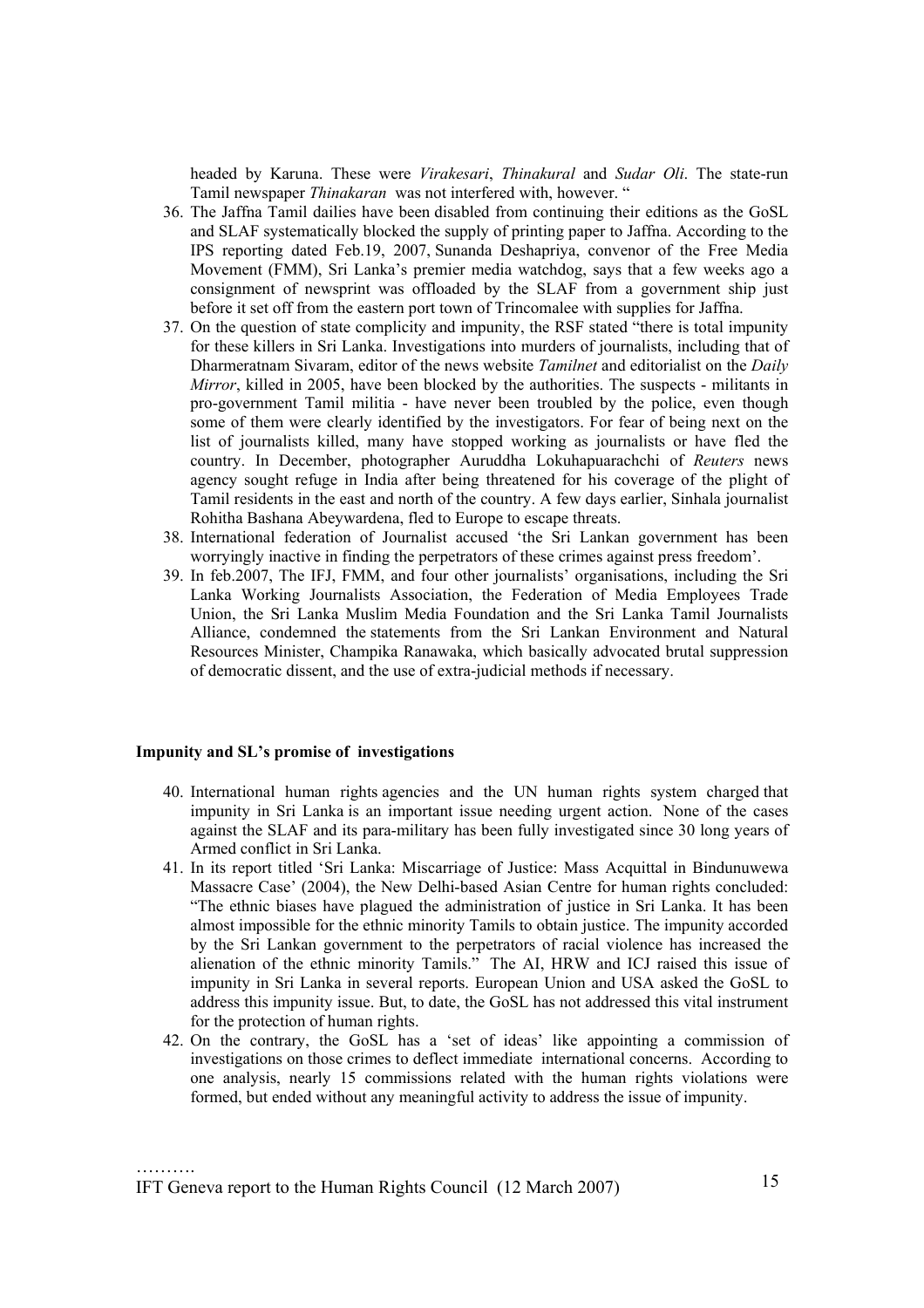- *43.* The structural nature of the SL constitution and heavily nationalist environment are permanent impediments to any effective national and local investigations. The President, who is the head of the armed forces, has absolute power on all these commissions and investigative mechanisms. In Dec. 2006, the chairman of the Presidential Commission of Inquiry regarding the incidents of abductions, disappearances and attacks on civilians resulting in deaths throughout the island confesses to AHRC that ''..*the report regarding this and several other incidents about disappearances were forwarded to His Excellency (the President) by way of an Interim Report with recommendations to take strong action against all the Officers in charge of the police stations and their superior officers for the lapses on the part of their duties, and to pay compensation to the bereaved families, in the event the victims do not return, or traced".*
- 44. In the recent surge of human rights crisis, international human rights NGOs and the member states of the UN Human Rights Commission call for an effective international investigative mechanism. To prevent and placard the international call, the GoSL appoints yet another Commission of Inquiry (CoI) with international observation on the CoI. It fell far short of international standards. AI, ICJ and other international organisations express their doubt on the effectiveness of these commissions. The Asian Human Rights Commission stated in its Oct. 2006 report that "a Presidential Commission, by its very nature will be unable to carry out the mission of the monitoring of human rights and international human rights law abuses. International observers attending any such commission will only be able to observe a spectacle of delay, inefficiency and gross incapacity to deal with any of the major problems in the area of human rights and humanitarian law abuses. Given the large scale abductions, disappearances, extrajudicial killings, massacres and violations of humanitarian law with no redress available in the country such a commission cannot be but a cynical mockery of international norms and standards and the principles of justice.''
- 45. **Reintroduction of PTA and ER** / The PTA, introduced in 1979 despite widespread opposition, is incompatible with basic international human rights laws and practices. It was used to intimidate and harass political opponents, and fostered a culture of impunity. A moratorium was placed on the use of the PTA after the signing of the ceasefire agreement. However, new security laws which came into force in December 2006 appear to condone the use of the PTA.
- 46. **Unlawful arrest and Torture**: ER and PTA are used by security forces for arrest and detention. Since the reintroduction of PTA and ER , hundreds of Tamil civilians have been detained in South of the island. Within the 4 months between Oct.06 – Jan 07, 34 cases were massive cordon-and-search operations and detentions was recorded in Colombo and surrounding areas. The Asian Human Rights Commission has repeatly alleged routine torture of the victims in detention and custodial killings by Sri Lanka. The SL authorities have re-introduced the use of -notorious- Boosa detention centre for Tamils.

#### 47. **Attacks on IDPs**:

- o According to estimates made in the year 2002, there were about 800,000 IDPs in Sri Lanka. Many of them suffered multiple displacements as a result of the conflict, only to find their situation exacerbated by the 2004 tsunami.
- o In the Vaharai/ Trincomalee east offensive in 2006, the whole population of the region were uprooted as IDPs.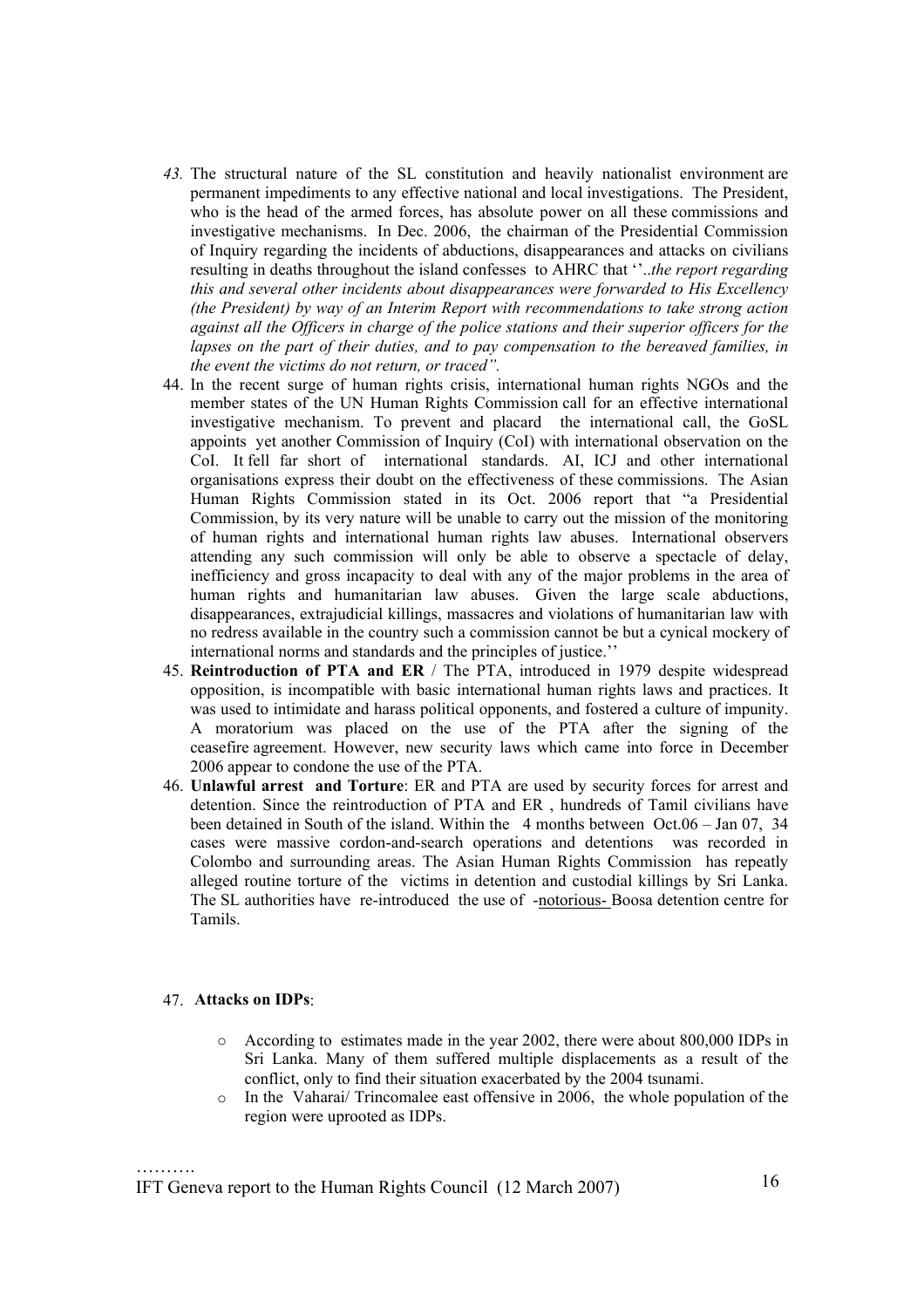- o The UNHCR and other UN agencies and human rights organizations requested the parties not to attack the areas where IDPs are living. IDP camps in Vaharai and Trincomalee east have been repeatedly attacked by the SLAF. In Nov. 2006, 65 civilians taking refuge in a school in Kathiraveli, a coastal hamlet 15 km north of Vaharai in the eastern district of Batticaloa were killed in the offensive by the SLAF. Amnesty International, in a statement released in Nov. 2006, stated: 'appalled that the military should attack a camp for displaced people… these were civilians who had already been forced from their homes because of the conflict.'
- o At present, IDPs are living in camps in the North-East of the island. The closure of A-9 and re-imposed provisions of ER/PTA prevent these IDPS from returning back to their homes or safer areas.
- o IDPs are living with frequent threats of (a) aerial and motor shelling towards their camps and residential areas (LTTE-controlled areas); (b) visits of Tamil para-military groups and abduction of children (in the East of the island).
- o In a recent report on IDPs, Amnesty International stated that 'The Sri Lankan government's reaction to the IDP situation has been insufficient. Its weaker response to the plight of those affected in the island's north and east has served to prolong suffering and uncertainty. In addition, continued use of land for military and armed operations means that many IDPs still cannot return to their homelands.'
- 48. **Violence against Children**: Over 200 000 children in the North-East are direct victims of this armed conflict in the island. A US-based research programme identified 115 children killed in the conflict in the SLAF occupied areas between Dec.2005 and Dec. 2006. Apart from the killing and maiming of children, the SLAF's undeclared economic embargo and denial of humanitarian access are a serious threat to the children in the North-East. The abduction of children in the eastern part of the island is another serious issue need international attention. According to the UNICEF action programme for year 2007, " Conflict and displacement present particular threats for children, such as separation from their families, recruitment by fighting forces and exposure to targeted violence or landmines and unexploded ordnance".
- 49. **Human Rights Defenders and Humanitarian Agencies**: On 11 August 2006, the Special Representative of the Secretary-General on Human Rights Defenders, Hina Jilani; the Special Rapporteur on extrajudicial, arbitrary and summary executions, Philip Alston; and the Special Rapporteur on the Right to Food, Jean Ziegler, issued a statement against the increased threat to human rights defenders and humanitarian workers. They stated that, "the deliberate targeting of humanitarian workers is a serious violation of the basic principles of international human rights and humanitarian law and the Declaration of Human Rights defenders…We urge the Government to ensure immediate and independent investigations are carried out into these killings and that the perpetrators of these despicable acts are brought to justice." But, up to now no serious investigation have been concluded.
- 50. The ACF (a French international aid group), TRO (a Tamil relief agency) and a few other agencies were attacked by the SLAF and para-military groups. Over 40 workers of these agencies were killed. The US and EU seek explanation from the Sri Lankan government on this hostile behaviour towards humanitarian workers. According to Tamil parliamentarians, these humanitarian agencies have been threatened in-order to obstruct their services to the LTTE control areas. For, the access of humanitarian agencies to these areas has been seen by the SLAF as an impediment to their tactics of driving out the people from such areas.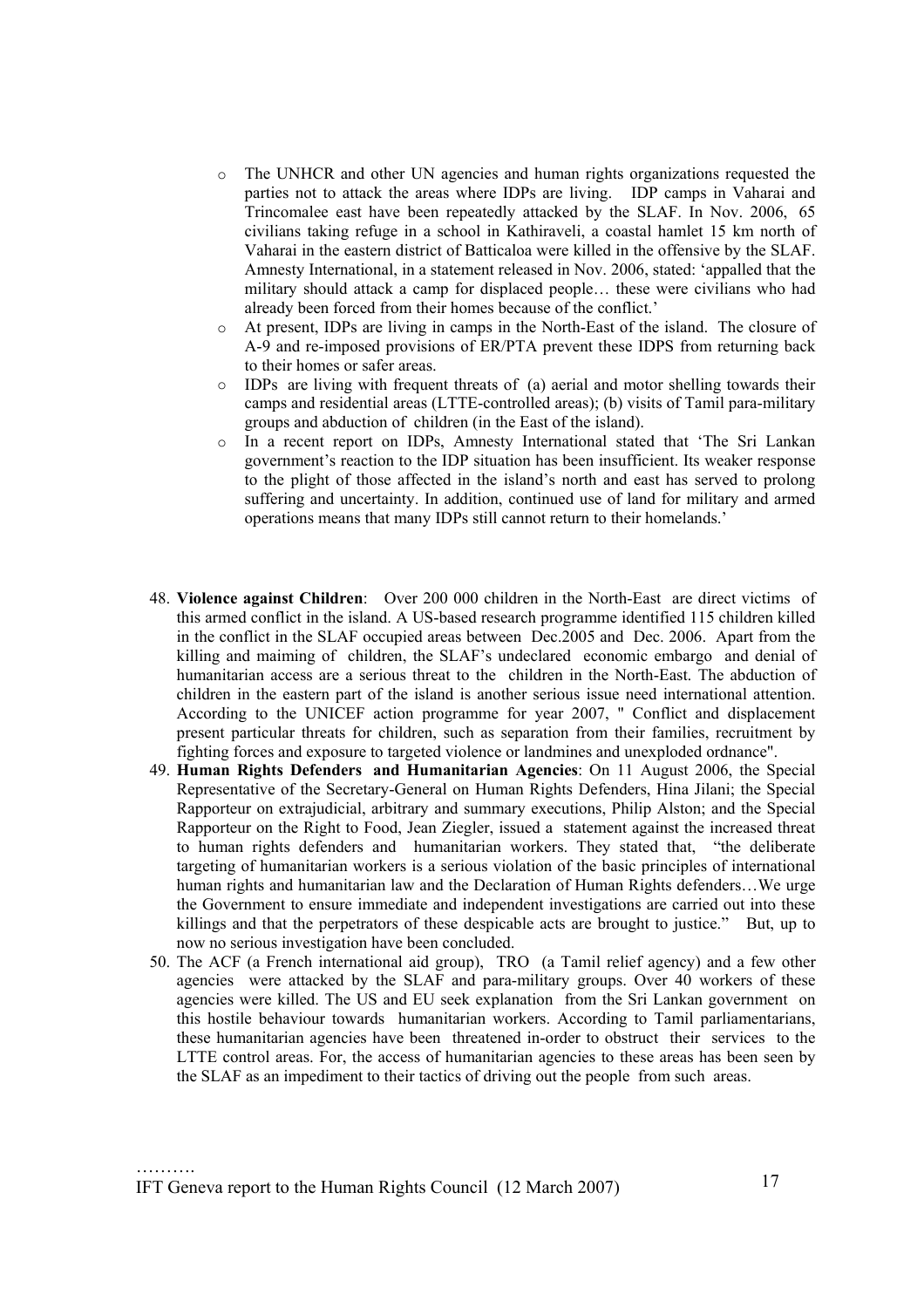# Recommendations

Concerned about the protection of human rights and implementation of humanitarian law in the armed conflict in the Island of Sri Lanka, the International Federation of Tamils (which represents 240 Tamil Diaspora organisations from North America, Europe and Australasia) submits the following recommendations to the UN and international players in the Sri Lankan peace process.

## **I. Recommendations to the UN Human Rights Council and Office of the High Commissioner**

- 1. To declare that Sri Lanka's record of human rights violations and war crimes are 'serious violations' of the international treaties and UN Charter.
- 2. To recognise the need for some form of effective international action against Sri Lanka as an urgent priority to protect the civilians in conflict areas, with a special focus on IDPs, children and women.
- 3. To appoint special independent experts/special procedures to monitor and report the human rights violations and IHL breaches in the conflict.
- 4. To urge Sri Lanka to accept an international mechanism to investigate all major war crimes and major human rights violations so as to effectively prevent further erison of human rights and to put an end to impunity.
- 5. To urge Sri Lanka to stop the current military offensive on civilian areas in the eastern part of the island.
- 6. To urge Sri Lanka to stop using the civilians as human shields and reopen the A-9 highway to Jaffna for the free movement of civilians and transport of food and medical supplies.
- 7. To urge Sri Lanka to stop attacks on IDPs, and to allow them to return to their homes.
- 8. To urge Sri Lanka to allow humanitarian supplies to all parts of civilian areas in the war zone.
- 9. To urge Sri Lanka to give full protection to the journalists and media organisations
- 10. To urge Sri Lanka to stop all extra-judicial modes of abduction and execution.